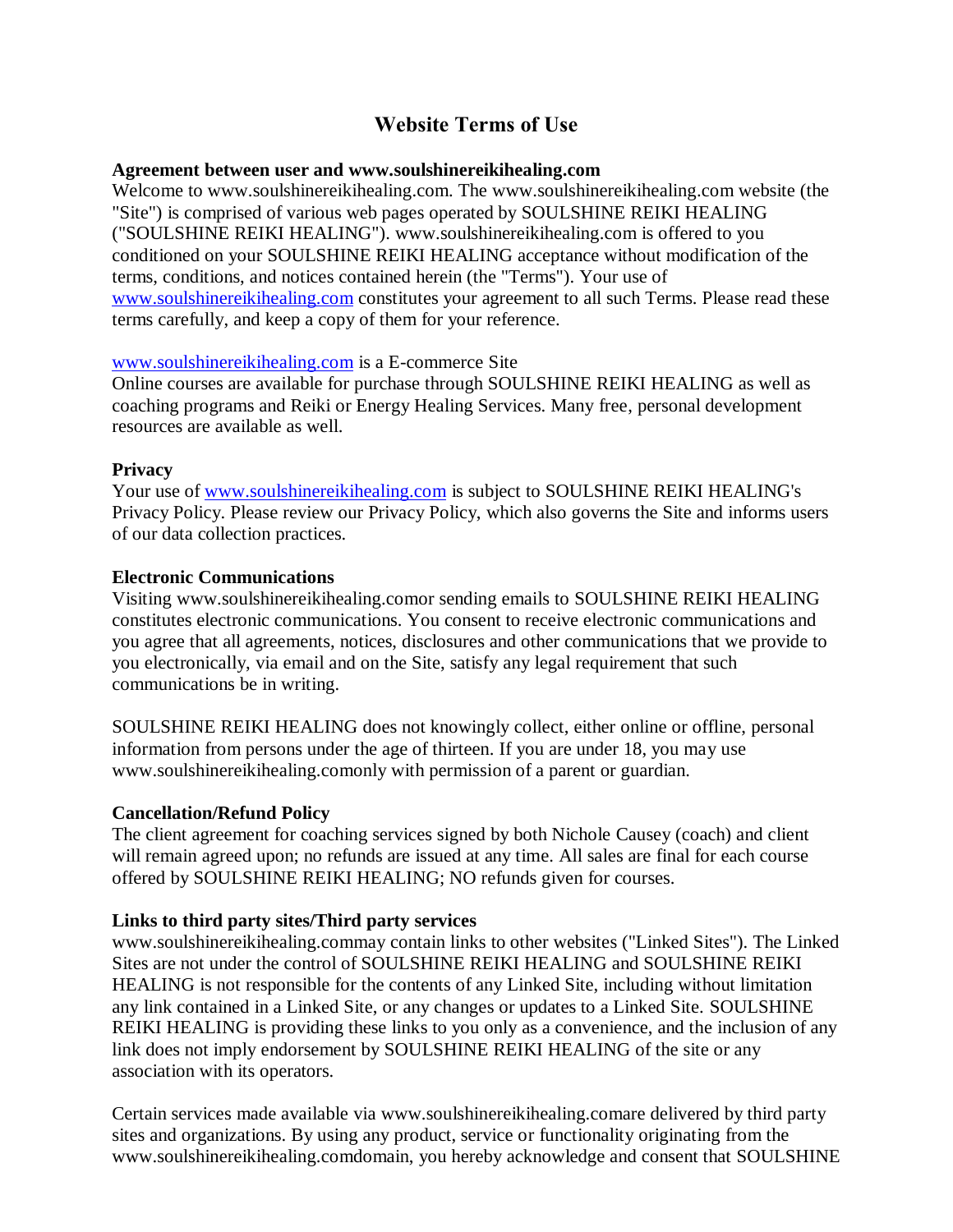REIKI HEALING may share such information and data with any third party with whom SOULSHINE REIKI HEALING has a contractual relationship to provide the requested product, service or functionality on behalf of www.soulshinereikihealing.comusers and customers.

#### **No unlawful or prohibited use/Intellectual Property**

You are granted a non-exclusive, non-transferable, revocable license to aSOULSHINE REIKI HEALINGess and use www.soulshinereikihealing.comstrictly in aSOULSHINE REIKI HEALINGordance with these terms of use. As a condition of your use of the Site, you warrant to SOULSHINE REIKI HEALING that you will not use the Site for any purpose that is unlawful or prohibited by these Terms. You may not use the Site in any manner which could damage, disable, overburden, or impair the Site or interfere with any other party's use and enjoyment of the Site. You may not obtain or attempt to obtain any materials or information through any means not intentionally made available or provided for through the Site.

All content included as part of the Service, such as text, graphics, logos, images, as well as the compilation thereof, and any software used on the Site, is the property of SOULSHINE REIKI HEALING or its suppliers and protected by copyright and other laws that protect intellectual property and proprietary rights. You agree to observe and abide by all copyright and other proprietary notices, legends or other restrictions contained in any such content and will not make any changes thereto.

You will not modify, publish, transmit, reverse engineer, participate in the transfer or sale, create derivative works, or in any way exploit any of the content, in whole or in part, found on the Site. SOULSHINE REIKI HEALING content is not for resale. Your use of the Site does not entitle you to make any unauthorized use of any protected content, and in particular you will not delete or alter any proprietary rights or attribution notices in any content. You will use protected content solely for your personal use, and will make no other use of the content without the express written permission of SOULSHINE REIKI HEALING and the copyright owner. You agree that you do not acquire any ownership rights in any protected content. We do not grant you any licenses, express or implied, to the intellectual property of SOULSHINE REIKI HEALING or our licensors except as expressly authorized by these Terms.

#### **Use of communication services**

The Site may contain bulletin board services, chat areas, news groups, forums, communities, personal web pages, calendars, and/or other message or communication facilities designed to enable you to communicate with the public at large or with a group (collectively, "Communication Services"), you agree to use the Communication Services only to post, send and receive messages and material that are proper and related to the particular Communication Service.

By way of example, and not as a limitation, you agree that when using a Communication Service, you will not: defame, abuse, harass, stalk, threaten or otherwise violate the legal rights (such as rights of privacy and publicity) of others; publish, post, upload, distribute or disseminate any inappropriate, profane, defamatory, infringing, obscene, indecent or unlawful topic, name, material or information; upload files that contain software or other material protected by intellectual property laws (or by rights of privacy of publicity) unless you own or control the rights thereto or have received all necessary consents; upload files that contain viruses, corrupted files, or any other similar software or programs that may damage the operation of another's computer; advertise or offer to sell or buy any goods or services for any business purpose, unless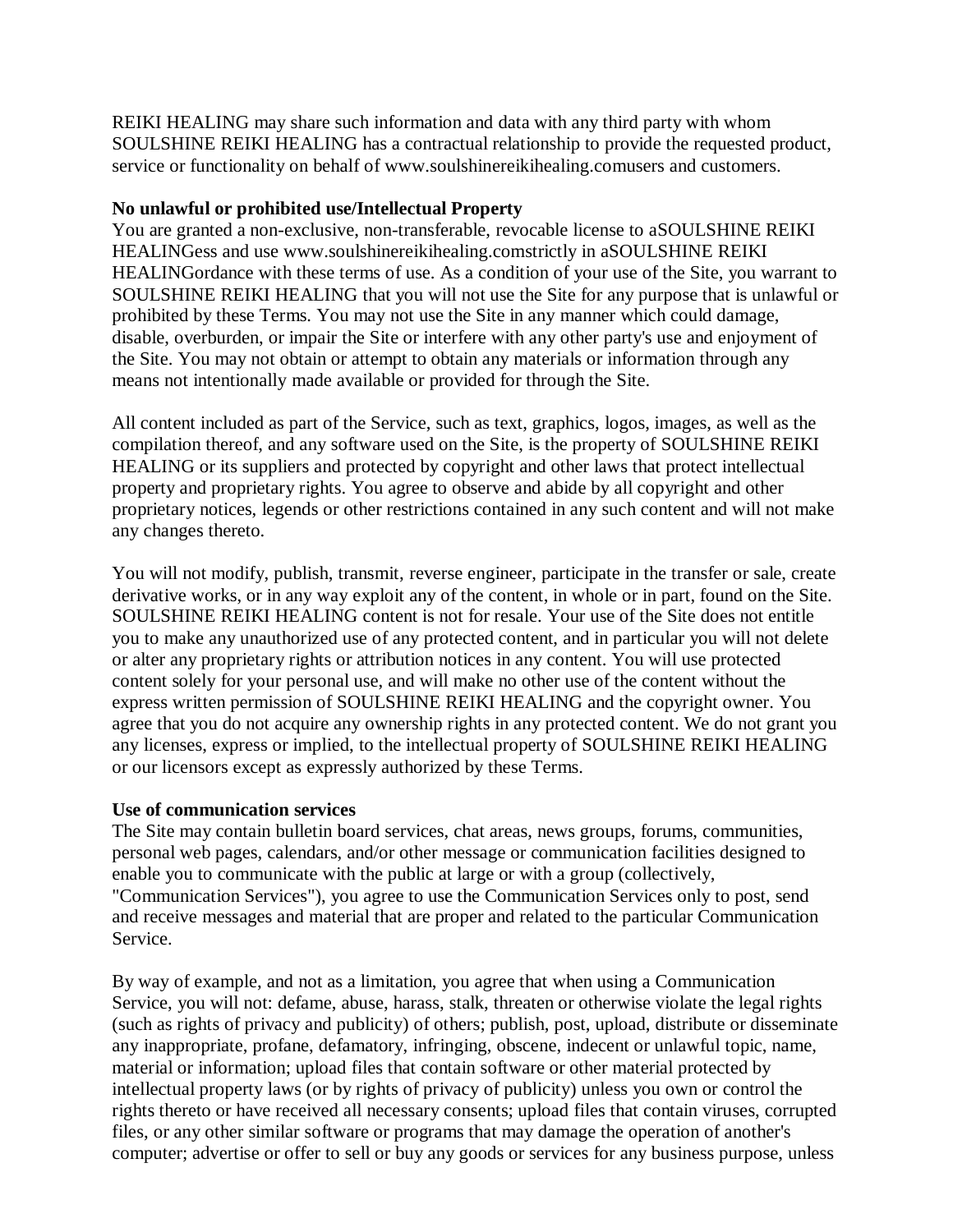such Communication Service specifically allows such messages; conduct or forward surveys, contests, pyramid schemes or chain letters; download any file posted by another user of a Communication Service that you know, or reasonably should know, cannot be legally distributed in such manner; falsify or delete any author attributions, legal or other proper notices or proprietary designations or labels of the origin or source of software or other material contained in a file that is uploaded, restrict or inhibit any other user from using and enjoying the Communication Services; violate any code of conduct or other guidelines which may be applicable for any particular Communication Service; harvest or otherwise collect information about others, including e-mail addresses, without their consent; violate any applicable laws or regulations.

SOULSHINE REIKI HEALING has no obligation to monitor the Communication Services. However, SOULSHINE REIKI HEALING reserves the right to review materials posted to a Communication Service and to remove any materials in its sole discretion. SOULSHINE REIKI HEALING reserves the right to terminate your aSOULSHINE REIKI HEALINGess to any or all of the Communication Services at any time without notice for any reason whatsoever.

SOULSHINE REIKI HEALING reserves the right at all times to disclose any information as necessary to satisfy any applicable law, regulation, legal process or governmental request, or to edit, refuse to post or to remove any information or materials, in whole or in part, in SOULSHINE REIKI HEALING's sole discretion.

Always use caution when giving out any personally identifying information about yourself or your children in any Communication Service. SOULSHINE REIKI HEALING does not control or endorse the content, messages or information found in any Communication Service and, therefore, SOULSHINE REIKI HEALING specifically disclaims any liability with regard to the Communication Services and any actions resulting from your participation in any Communication Service. Managers and hosts are not authorized SOULSHINE REIKI HEALING spokespersons, and their views do not necessarily reflect those of SOULSHINE REIKI HEALING.

Materials uploaded to a Communication Service may be subject to posted limitations on usage, reproduction and/or dissemination. You are responsible for adhering to such limitations if you upload the materials.

## **Materials provided to www.soulshinereikihealing.comor posted on any SOULSHINE REIKI HEALING web page**

SOULSHINE REIKI HEALING does not claim ownership of the materials you provide to www.soulshinereikihealing.com(including feedback and suggestions) or post, upload, input or submit to any SOULSHINE REIKI HEALING Site or our associated services (collectively "Submissions"). However, by posting, uploading, inputting, providing or submitting your Submission you are granting SOULSHINE REIKI HEALING, our affiliated companies and necessary sublicensees permission to use your Submission in connection with the operation of their Internet businesses including, without limitation, the rights to: copy, distribute, transmit, publicly display, publicly perform, reproduce, edit, translate and reformat your Submission; and to publish your name in connection with your Submission.

No compensation will be paid with respect to the use of your Submission, as provided herein. SOULSHINE REIKI HEALING is under no obligation to post or use any Submission you may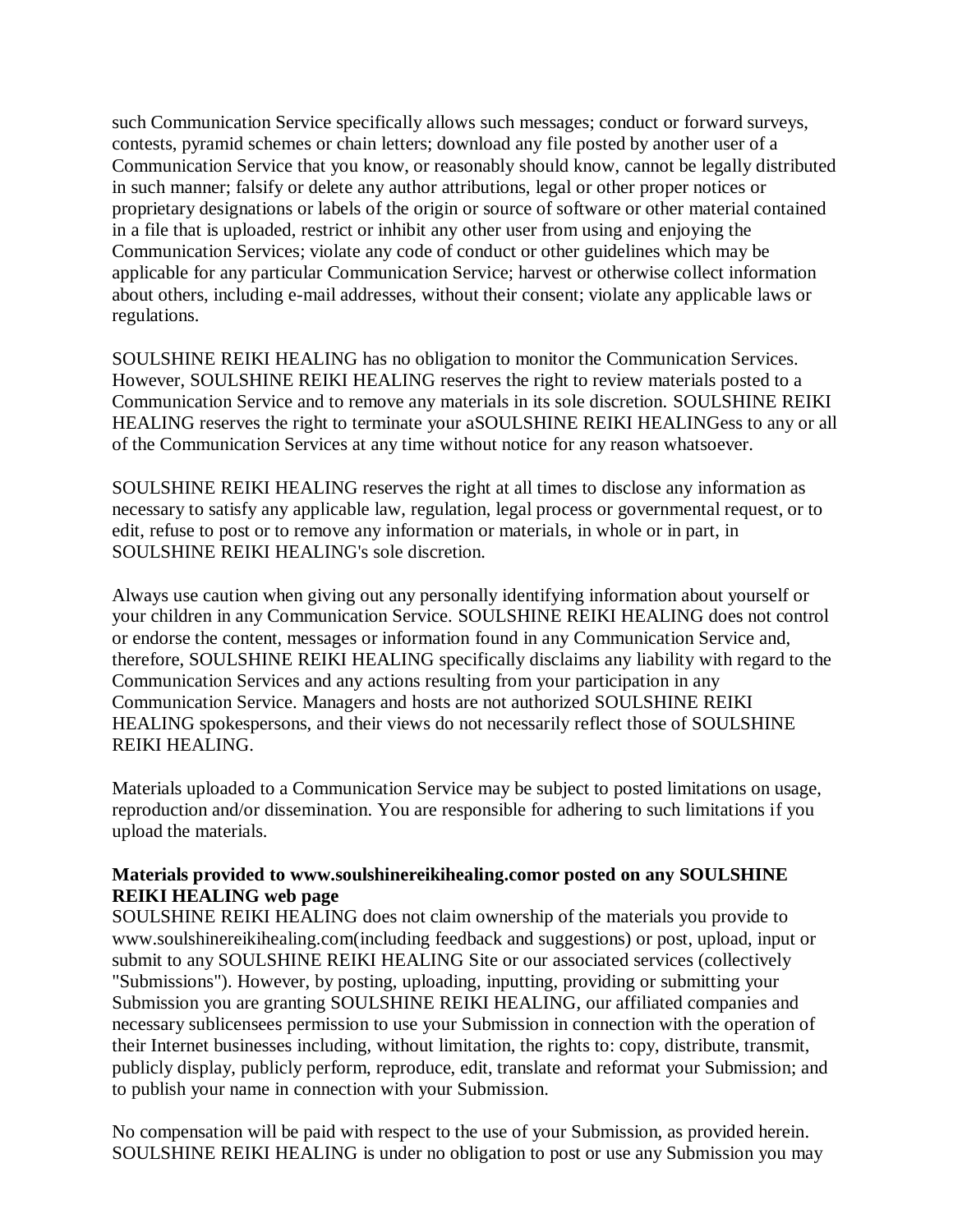provide and may remove any Submission at any time in SOULSHINE REIKI HEALING's sole discretion.

By posting, uploading, inputting, providing or submitting your Submission you warrant and represent that you own or otherwise control all of the rights to your Submission as described in this section including, without limitation, all the rights necessary for you to provide, post, upload, input or submit the Submissions.

## **Third Party ASOULSHINE REIKI HEALINGounts**

You will be able to connect your SOULSHINE REIKI HEALING aSOULSHINE REIKI HEALINGount to third party aSOULSHINE REIKI HEALINGounts. By connecting your SOULSHINE REIKI HEALING aSOULSHINE REIKI HEALINGount to your third party aSOULSHINE REIKI HEALINGount, you acknowledge and agree that you are consenting to the continuous release of information about you to others (in aSOULSHINE REIKI HEALINGordance with your privacy settings on those third party sites). If you do not want information about you to be shared in this manner, do not use this feature.

## **International Users**

The Service is controlled, operated and administered by SOULSHINE REIKI HEALING from our offices within the USA. If you aSOULSHINE REIKI HEALINGess the Service from a location outside the USA, you are responsible for compliance with all local laws. You agree that you will not use the SOULSHINE REIKI HEALING Content aSOULSHINE REIKI HEALINGessed through www.soulshinereikihealing.comin any country or in any manner prohibited by any applicable laws, restrictions or regulations.

#### **Indemnification**

You agree to indemnify, defend and hold harmless SOULSHINE REIKI HEALING, its officers, directors, employees, agents and third parties, for any losses, costs, liabilities and expenses (including reasonable attorneys' fees) relating to or arising out of your use of or inability to use the Site or services, any user postings made by you, your violation of any terms of this Agreement or your violation of any rights of a third party, or your violation of any applicable laws, rules or regulations. SOULSHINE REIKI HEALING reserves the right, at its own cost, to assume the exclusive defense and control of any matter otherwise subject to indemnification by you, in which event you will fully cooperate with SOULSHINE REIKI HEALING in asserting any available defenses.

#### **Liability disclaimer**

THE INFORMATION, SOFTWARE, PRODUCTS, AND SERVICES INCLUDED IN OR AVAILABLE THROUGH THE SITE MAY INCLUDE INASOULSHINE REIKI HEALINGURACIES OR TYPOGRAPHICAL ERRORS. CHANGES ARE PERIODICALLY ADDED TO THE INFORMATION HEREIN. SOULSHINE REIKI HEALING AND/OR ITS SUPPLIERS MAY MAKE IMPROVEMENTS AND/OR CHANGES IN THE SITE AT ANY TIME.

SOULSHINE REIKI HEALING AND/OR ITS SUPPLIERS MAKE NO REPRESENTATIONS ABOUT THE SUITABILITY, RELIABILITY, AVAILABILITY, TIMELINESS, AND ASOULSHINE REIKI HEALINGURACY OF THE INFORMATION, SOFTWARE, PRODUCTS, SERVICES AND RELATED GRAPHICS CONTAINED ON THE SITE FOR ANY PURPOSE. TO THE MAXIMUM EXTENT PERMITTED BY APPLICABLE LAW,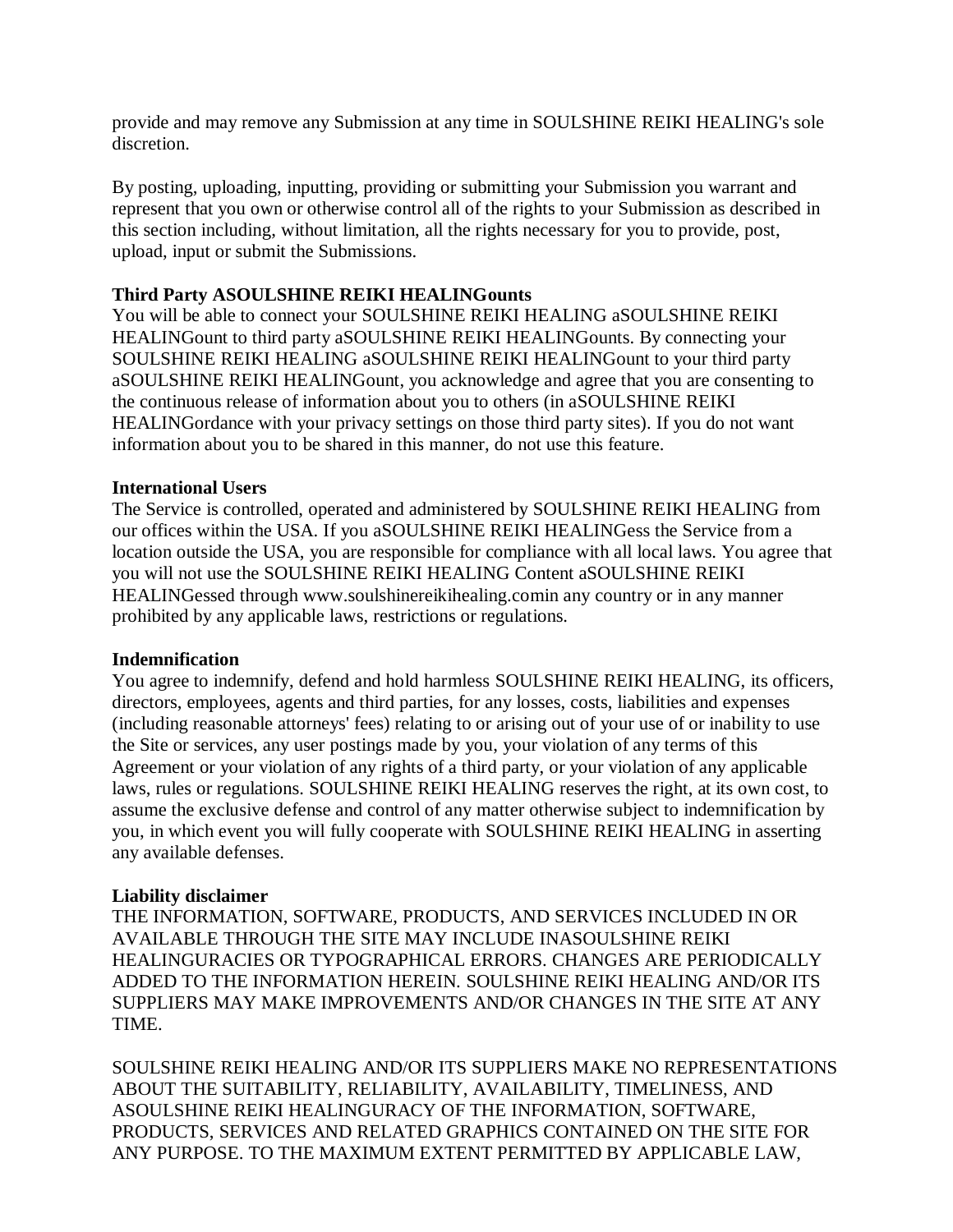ALL SUCH INFORMATION, SOFTWARE, PRODUCTS, SERVICES AND RELATED GRAPHICS ARE PROVIDED "AS IS" WITHOUT WARRANTY OR CONDITION OF ANY KIND. SOULSHINE REIKI HEALING AND/OR ITS SUPPLIERS HEREBY DISCLAIM ALL WARRANTIES AND CONDITIONS WITH REGARD TO THIS INFORMATION, SOFTWARE, PRODUCTS, SERVICES AND RELATED GRAPHICS, INCLUDING ALL IMPLIED WARRANTIES OR CONDITIONS OF MERCHANTABILITY, FITNESS FOR A PARTICULAR PURPOSE, TITLE AND NON-INFRINGEMENT.

TO THE MAXIMUM EXTENT PERMITTED BY APPLICABLE LAW, IN NO EVENT SHALL SOULSHINE REIKI HEALING AND/OR ITS SUPPLIERS BE LIABLE FOR ANY DIRECT, INDIRECT, PUNITIVE, INCIDENTAL, SPECIAL, CONSEQUENTIAL DAMAGES OR ANY DAMAGES WHATSOEVER INCLUDING, WITHOUT LIMITATION, DAMAGES FOR LOSS OF USE, DATA OR PROFITS, ARISING OUT OF OR IN ANY WAY CONNECTED WITH THE USE OR PERFORMANCE OF THE SITE, WITH THE DELAY OR INABILITY TO USE THE SITE OR RELATED SERVICES, THE PROVISION OF OR FAILURE TO PROVIDE SERVICES, OR FOR ANY INFORMATION, SOFTWARE, PRODUCTS, SERVICES AND RELATED GRAPHICS OBTAINED THROUGH THE SITE, OR OTHERWISE ARISING OUT OF THE USE OF THE SITE, WHETHER BASED ON CONTRACT, TORT, NEGLIGENCE, STRICT LIABILITY OR OTHERWISE, EVEN IF SOULSHINE REIKI HEALING OR ANY OF ITS SUPPLIERS HAS BEEN ADVISED OF THE POSSIBILITY OF DAMAGES. BECAUSE SOME STATES/JURISDICTIONS DO NOT ALLOW THE EXCLUSION OR LIMITATION OF LIABILITY FOR CONSEQUENTIAL OR INCIDENTAL DAMAGES, THE ABOVE LIMITATION MAY NOT APPLY TO YOU. IF YOU ARE DISSATISFIED WITH ANY PORTION OF THE SITE, OR WITH ANY OF THESE TERMS OF USE, YOUR SOLE AND EXCLUSIVE REMEDY IS TO DISCONTINUE USING THE SITE.

#### **Termination/aSOULSHINE REIKI HEALINGess restriction**

SOULSHINE REIKI HEALING reserves the right, in its sole discretion, to terminate your aSOULSHINE REIKI HEALINGess to the Site and the related services or any portion thereof at any time, without notice. To the maximum extent permitted by law, this agreement is governed by the laws of the State of Florida and you hereby consent to the exclusive jurisdiction and venue of courts in Florida in all disputes arising out of or relating to the use of the Site. Use of the Site is unauthorized in any jurisdiction that does not give effect to all provisions of these Terms, including, without limitation, this section.

You agree that no joint venture, partnership, employment, or agency relationship exists between you and SOULSHINE REIKI HEALING as a result of this agreement or use of the Site. SOULSHINE REIKI HEALING's performance of this agreement is subject to existing laws and legal process, and nothing contained in this agreement is in derogation of SOULSHINE REIKI HEALING's right to comply with governmental, court and law enforcement requests or requirements relating to your use of the Site or information provided to or gathered by SOULSHINE REIKI HEALING with respect to such use. If any part of this agreement is determined to be invalid or unenforceable pursuant to applicable law including, but not limited to, the warranty disclaimers and liability limitations set forth above, then the invalid or unenforceable provision will be deemed superseded by a valid, enforceable provision that most closely matches the intent of the original provision and the remainder of the agreement shall continue in effect.